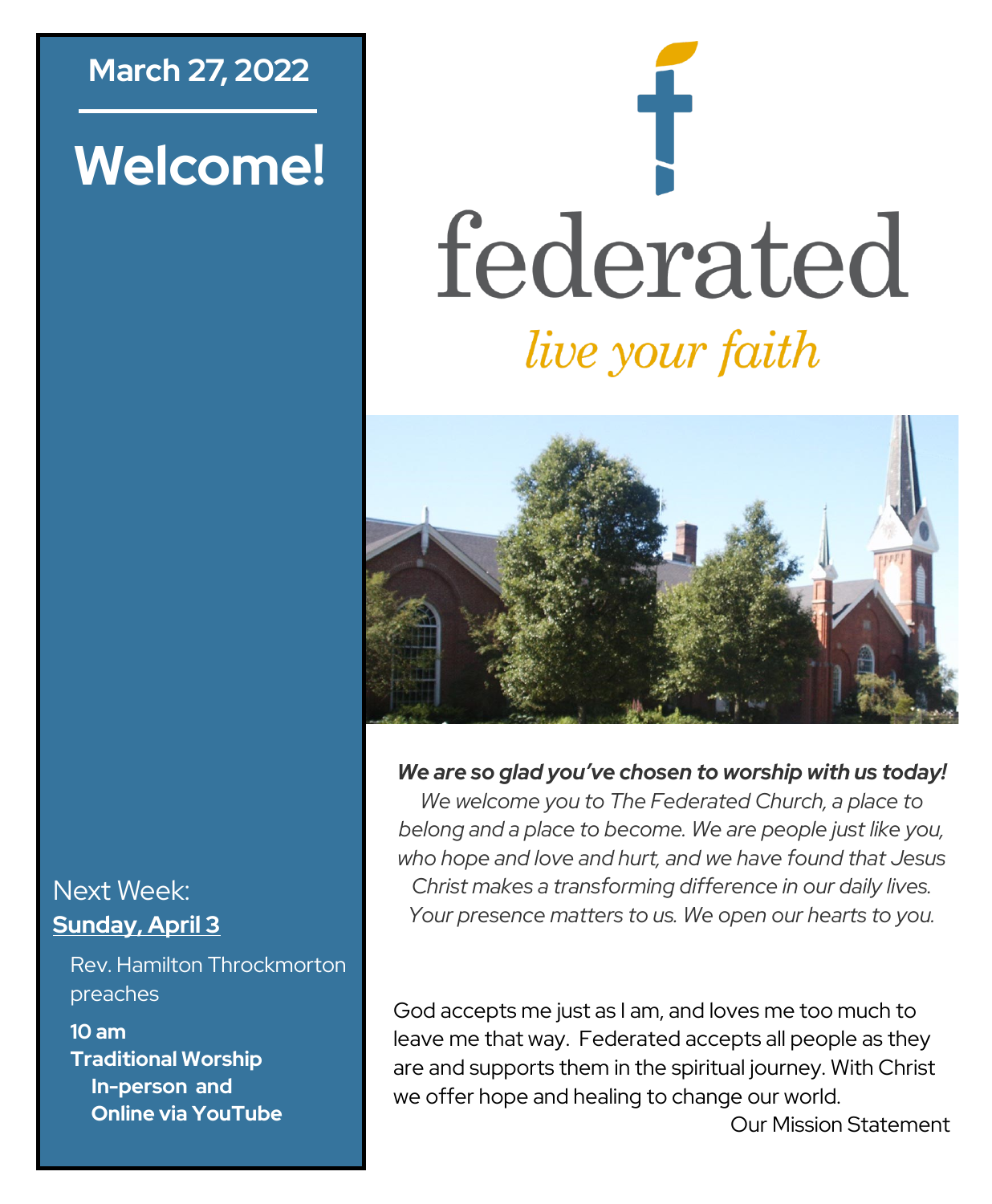# **WHAT'S HAPPENIN**

### **One Great Hour of Sharing (OGHS) Offering Collected Today!**

Imagine that a hurricane has destroyed your home and community. Or that you are an Afghan refugee who has to begin a new life in a strange country. Your donation to One Great Hour of Sharing could help thousands of people like these whose lives have been uprooted by natural or man-made disasters. This special UCC Lenten offering carries God's message of love and hope to people in crisis. Specifically, the UCC supports sustainable development and refugee needs internationally and provides disaster relief and immigration assistance in the United States.

### **Interfaith Prayer Vigil: Prayers for Peace for the Ukrainian People**

# **Tuesday, March 29, 7-7:30 PM \*\*** *corrected date*

### **Chagrin Falls Triangle Park**

Join with your neighbors of many faiths as members of Christian, Jewish, and Muslim communities lead prayer vigils. Gather to pray for peace.

Thank you to: Chagrin Valley Baha'i Community, Chagrin Valley Council of Churches, Church of the Resurrection, Northern Ohio Intercultural Association The Shul.

### **Last Call to sign up for Inquirers Class!**

#### **Thursdays, March 31 and April 7, 7-9 PM Lounge**

Our Inquirers Class provides a wonderful opportunity to take a fresh look at the meaning of Christ for our times, and to explore the programs and purpose of Federated Church. More information at [fedchurch.org/events.](https://www.fedchurch.org/events) **Sign up via** [Realm](https://fedchurch.us11.list-manage.com/track/click?u=de71f8801bec1a38fd818948b&id=db5cab11fe&e=0267c020e9) **or by contacting Melinda Smith at [smithm@fedchurch.org](mailto:smithm@fedchurch.org) or 440.247.6490 x111.**

### **Trinkets & Treasures! - Sign up NOW to help at our annual fundraiser**

### **Donation Days: April 23-26 | Sale Days: April 27-30 Lobby sign-ups**

Many volunteers are needed to make this event a success. Shifts are available throughout the week. There's sorting and pricing and hauling and collecting payment to be done. Check out the sign-up boards in the Lobby or find the Realm online signup at [fedchurch.org/TNT.](http://www.fedchurch.org/TNT)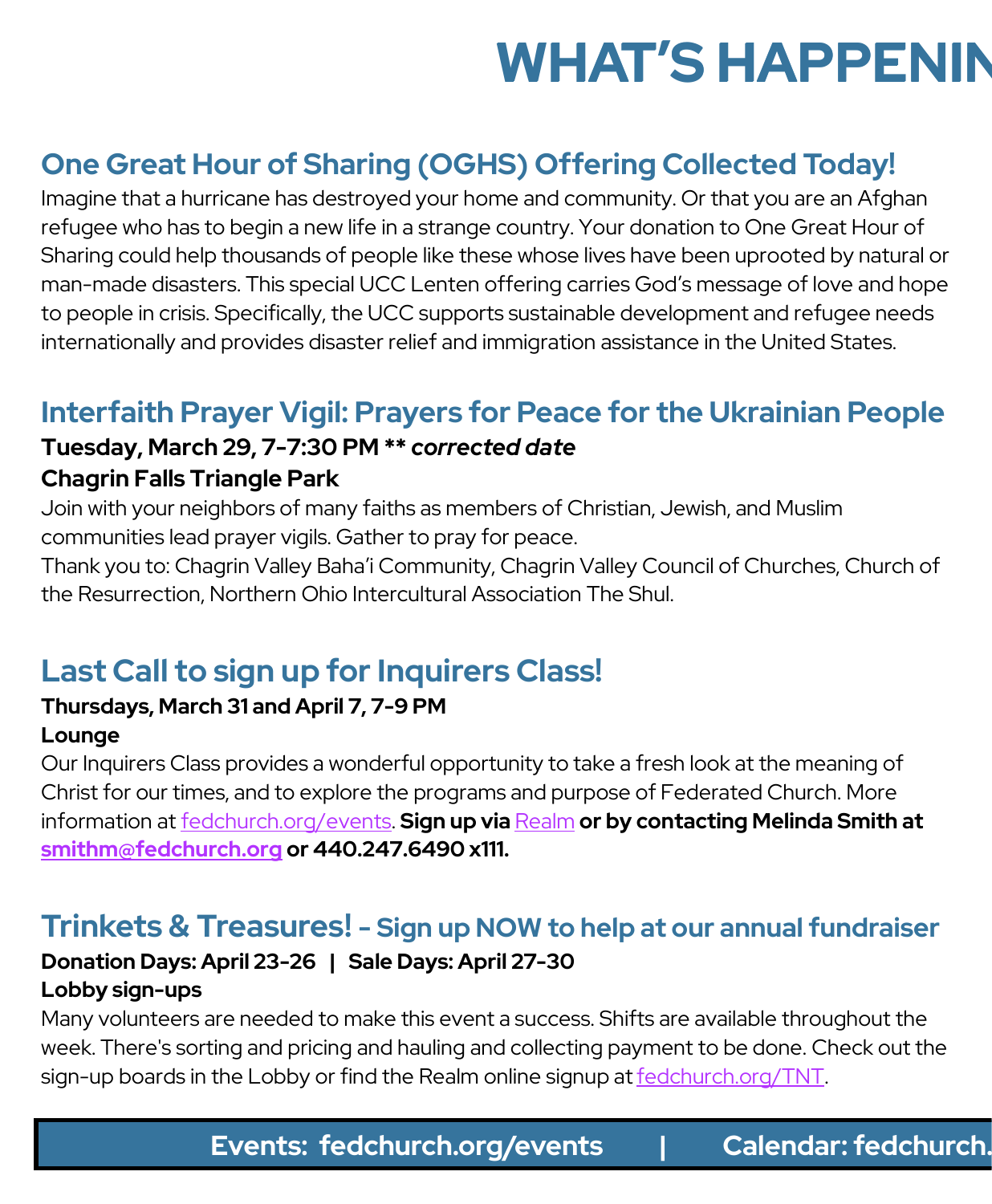# **IG AT FEDERATED?**

### **Hygiene Kit Items—Donations Needed**

Next Sunday, April 3, following worship we will be assembling hygiene kits for Church World Services (CWS). The kits go to refugees such as those from the Ukraine and Afghanistan. Donations of specific items are needed to go into each kit. Please bring in any of the items below with you to church on April 3 to be added to the kits. (NO other items)

- One hand towel measuring approximately 15" x 28" to 16" x 32" (no fingertip, bath, dish or micro-fiber)
- One washcloth
- One wide-tooth comb removed from the package (Must be sturdy with at least 6 inches of teeth. No pocket combs or picks. Rattail and combs without handles are acceptable)
- One fingernail or toenail clipper removed from the package (either one is acceptable)
- One bath-size bar of soap in the original package
- One toothbrush in the original package
- Ten standard size Band-Aids

## **Ukraine Relief Effort Giving Opportunity**

We are collecting contributions to the UCC Ukraine Relief Emergency Appeal. Gifts will provide shelter, food, and other care to war refugees and internally displaced people. You can make your donation by clicking GIVE NOW at [fedchurch.org/giving](https://www.fedchurch.org/giving) or by mailing a check to 76 Bell St., Chagrin Falls OH 44022 with "Ukraine Emergency Relief Appeal UCC" on the memo line. Thank you for joining us in making a difference.

### **SJAM Speakers Night: Honesty in Education**

# **TOMORROW, March 28, 7 PM**

### **Online via Zoom**

Ohio House Bills 322 and 327 were introduced in May 2021. These bills prohibit school districts from teaching, advocating, or promoting divisive concepts across Pre K-12. HB 327 threatens loss of teacher license and 100% of state funding for non-compliance. You do not want to miss this opportunity to learn about the movements to stifle teachers, curriculum, books and history. You will learn how we can faithfully respond. Find the Zoom link and more information about the panel of experts assembled to speak with us online at [fedchurch.org/events.](http://www.fedchurch.org/events)